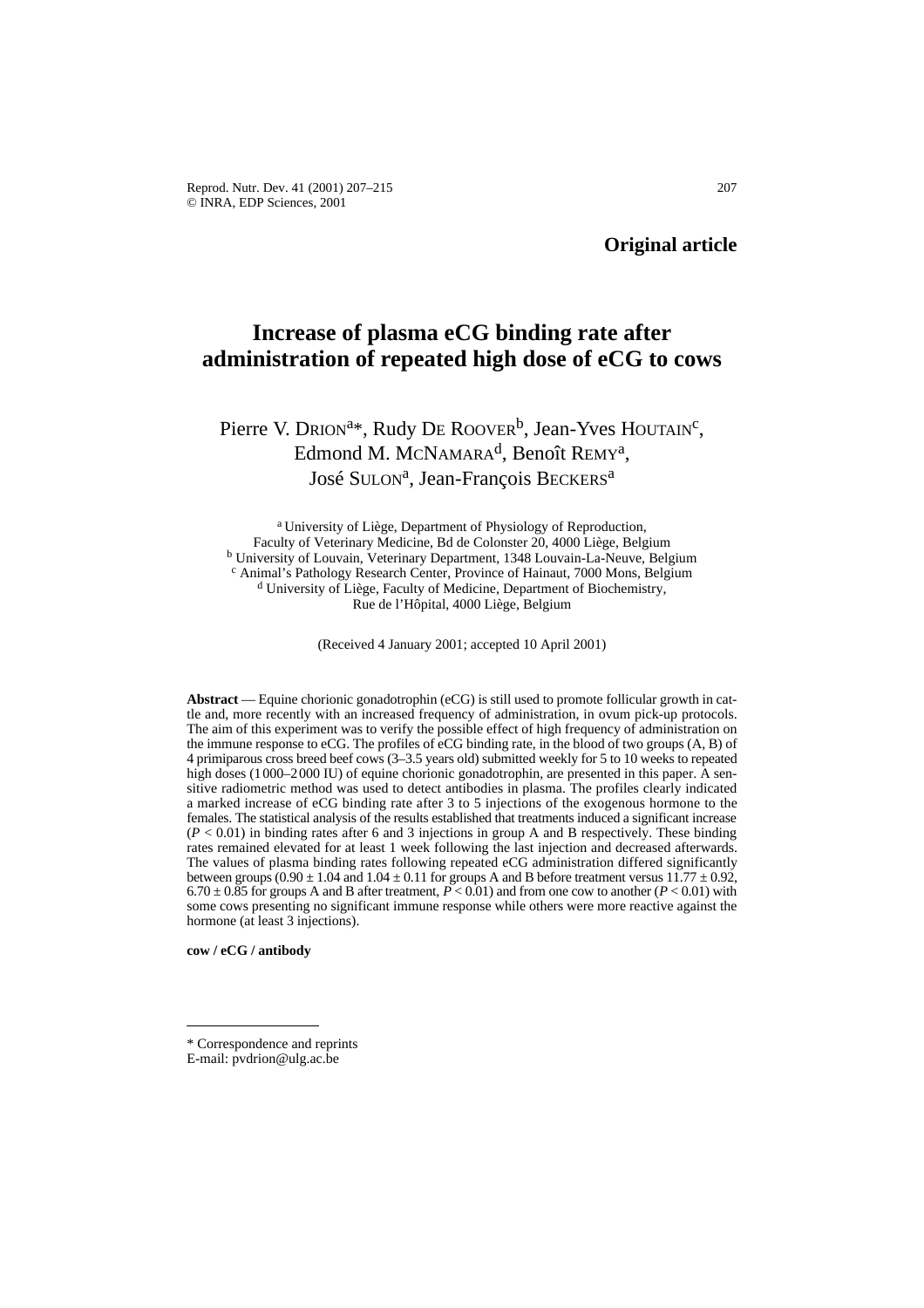**Résumé** — **Augmentation des taux de liaison plasmatique à l'eCG chez des vaches soumises à des administrations répétées de fortes doses de l'hormone.** La gonadotrophine chorionique équine (eCG) est encore utilisée actuellement dans de nombreux protocoles de stimulation ovarienne chez les bovins, dont la superovulation et la ponction échoguidée, et, dans ce dernier cas, à intervalles très rapprochés. En vue de tester l'effet de ces hautes fréquences d'administration sur la réaction immune à l'eCG, huit vaches croisées viandeuses primipares de 3 à 3,5 ans ont reçu, de façon répétive et à intervalles de 7 jours, des doses élevées (1000–2000 IU) de l'hormone et ce durant 5 à 10 semaines. La détermination radio-immunologique des taux de liaison plasmatique à l'eCG a été réalisée pour chacune de ces femelles. L'observation des profils indique une nette augmentation des taux de liaison après 3 (groupe B) à 5 injections (groupe A) de l'hormone aux femelles. Le traitement a eu une influence significative ( $P < 0.01$ ) respectivement après 6 (A) et 3 (B) injections sur les taux de liaison plasmatique qui, par ailleurs, sont restés élevés au minimum 1 semaine après la dernière injection avant de décroître. La réponse aux traitements en terme de taux de liaison mesurés a été significativement différente entre groupes  $(0.90 \pm 1.04 \pm 0.11)$  pour A et B avant traitement, vs. 11,77 ± 0,92 et 6,70 ± 0,85 pour A et B après traitement, *P* < 0,01) et d'une femelle à l'autre (*P* < 0,01), certaines ne présentant pas de réponse significative au traitement tandis que d'autres étaient plus réactives (dès la 3e injection).

**vache / eCG / anticorps**

#### **1. INTRODUCTION**

Equine chorionic gonadotrophin (eCG), also called PMSG (Pregnant Mare Serum Gonadotrophin), is specific to the mare. It is a glycoprotein that displays both LH- and FSH-like activities when used in other species than the horse. Equine CG is synthesized by the endometrial cups of the equine placenta between day 40 and day 130 of pregnancy [1]. Similarly to the hCG produced in the syncytiotrophoblast of pregnant woman, it contains higher amounts of carbohydrate side chains and sialic acid when compared to the pituitary gonadotrophins. The molecular weight of eCG was estimated at about 45 kDa with 47% of the molecule consisting of carbohydrates [14]. The plasma half-life of eCG was determined to be about 6 days in horses [10] and 5 to 15 days in cattle [26] and is mainly due to the terminal sialic acid residues of its N- and O-linked saccharide chains [25, 37]. These biochemical characteristics and its availability in large quantities and at a low cost made eCG a molecule frequently used to promote follicular growth and to control ovulation in cattle.

Both pituitary and placental gonadotrophins are composed of  $\alpha$ - and β-subunits non-covalently associated [27]. The  $\alpha$ -subunit of eCG is comprised of a peptide chain of 96 amino acids and 2 oligosaccharide chains. The β-subunit contains 149 amino acids [14, 27]. Therefore, because of its heterologous origin, its molecular structure, its high molecular weight and its high level of glycosylation, eCG appears to be potentially immunogenic when used in cattle.

The first descriptions of refractoriness to repeated gonadotrophic treatments were reported in the 1930's: cows [20], sheep [23], human [41]. In 1953, Willet [40] repeatedly treated cows with gonadotrophins to induce the development of refractoriness to treatments: (a) five daily subcutaneous injections of sheep or hog FSH – 30 to 50 Gramequivalents of desiccated pituitary – followed on the 6th day by an i.v. injection of unfractionated sheep pituitary gonadotrophin; or (b) one subcutaneous injection of eCG – 2000, 3000, 5000 or 10000 IU – followed 5 days later by an i.v. injection of hCG – 5000 IU – or unfractionated sheep gonadotrophin. Studying the same females, he showed that long periods without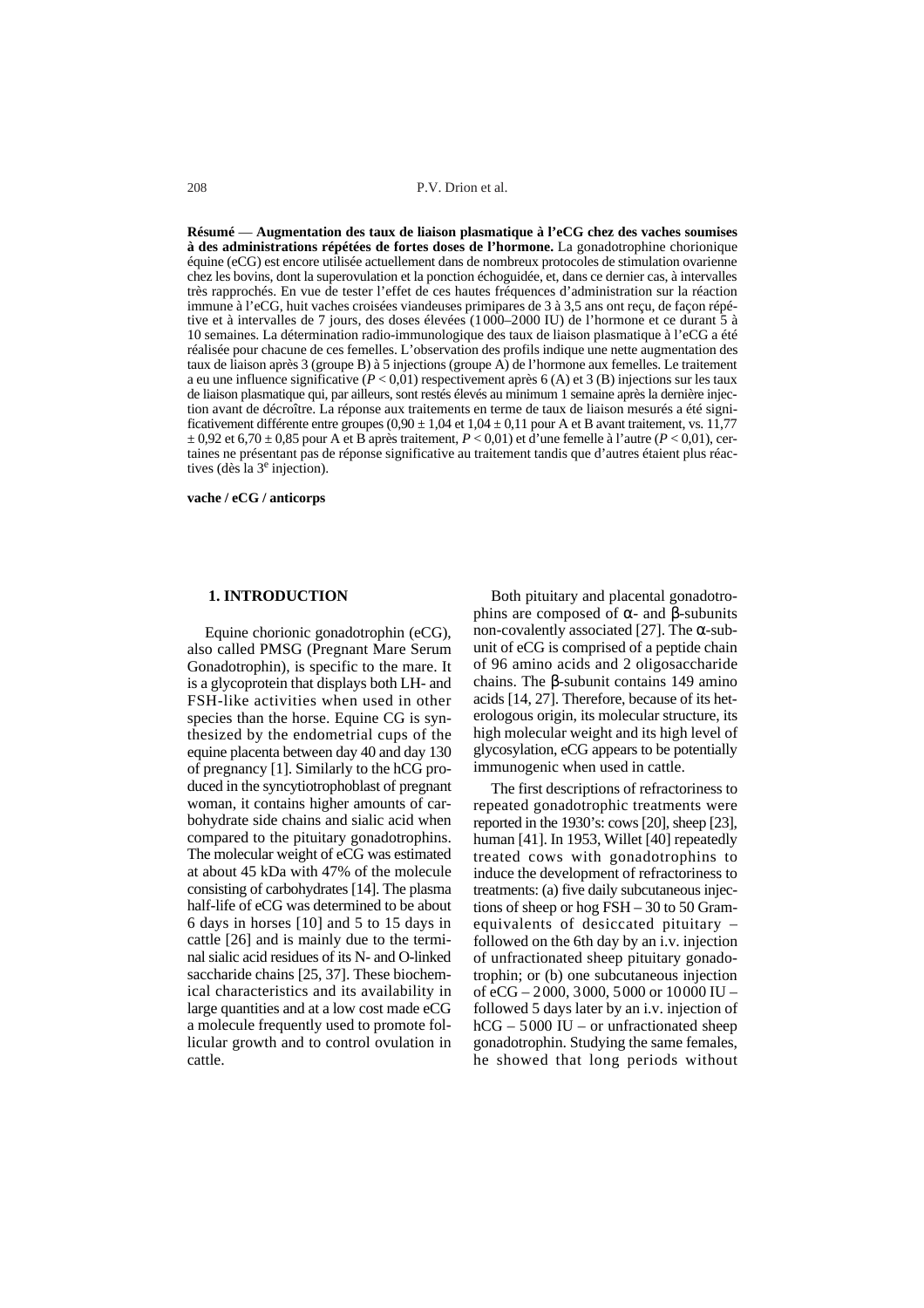treatments were ineffective in overcoming refractoriness and that increased dosages could partially but only temporarily restore some degree of responsiveness.

Jainudeen [22] hypothesised that the refractoriness against exogenous gonadotrophins could be mediated by antibodies. In 1979, Roser [30] confirmed the existence of anti-gonadotrophins antibodies in the blood of mares repeatedly treated with 2600 IU of hCG during each oestrus for 5 or 6 consecutive oestrous cycles.

In cattle, eCG is largely used in zootechnical programs in order to stimulate follicular growth and ovulation: treatment of anoestrus [19], synchronisation or induction of oestrus in combination with progestagens (400 to 600 IU once a year) [7, 12], induction of superovulation (1000 to 2000 IU) [2, 16, 35] and more recently, stimulation of follicular growth in ovum pick-up programs (OPU) [15, 21]. The higher doses and the higher frequency administration of eCG in OPU programs may have an influence on eCG antibody production in the cow and may induce a reduction in the efficiency of such treatments. In goats and ewes, estrus induction/synchronisation and superovulation constitute the most common use of gonadotrophins. Equine chorionic gonadotrophin (250 to 400 IU) is frequently associated with progestagens which are administered for a period similar to the lifetime of a cyclic corpus luteum. Baril et al. [6] showed that the eCG binding rate before treatment increased with the number of treatments the goats had received previously and led to an increase in the frequency of late estrus. When eCG binding was higher than 10%, the percentage of late estrus was high and the fertility after AI at a predetermined time decreased significantly. The use of eCG was also reported in OPU protocols in sheep [36].

The purpose of the present study was to investigate the expression of an immunological response of cows submitted to repeated injections of high doses (1000 to 2000 IU) of eCG for 5 and 10 weeks.

### **2. MATERIALS AND METHODS**

#### **2.1. Animals and treatment**

Two groups (A and B) of 4 primiparous cross breed beef cows between 3 and 3.5 years old were used for this experiment.

Cows of the group A received 10 injections of eCG (i.m., once a week, Folligon; Intervet, France) (2000 IU;  $4 \times 1000$  IU;  $5 \times 2000$  IU) while cows of the group B received 5 eCG treatments (2000 IU each week).

All the cows were sampled before receiving any eCG treatment. During the period of treatment, all the cows were sampled three times a week. Blood samples were also collected over a period of three weeks following the end of eCG administration.

#### **2.2. Assay**

# *2.2.1. Radiolabeled tracer (equine Chorionic Gonadotrophin)*

A pure preparation of eCG was used for the radiolabeling. Equine chorionic gonadotrophin was purified according to Christakos and Bahl [11].

# *2.2.2. Radiolabeling with 125Iodine*

The purified eCG was radioiodinated with <sup>125</sup>I (Amersham IMS-30, Gent, Belgium) according to the enzymatic procedure of Thorell and Johansson [38]. In order to obtain a high specific radioactivity and a reliable tracer, 12.5 µg of eCG (dry weight lyophilized powder) were iodinated using 1 milliCurie of  $^{125}I$ , 1 µg of lactoperoxydase (Boehringer Mannheim, Mannheim, Germany) and 20  $\mu$ L of H<sub>2</sub>O<sub>2</sub> (Perhydrol Merck 1/30,000, Darmstadt, Germany). Immediately after the reaction (4 min), the radiolabeled hormone was separated from free <sup>125</sup>Iodine by chromatography on a Sephadex (Pharmacia, Uppsala, Sweden)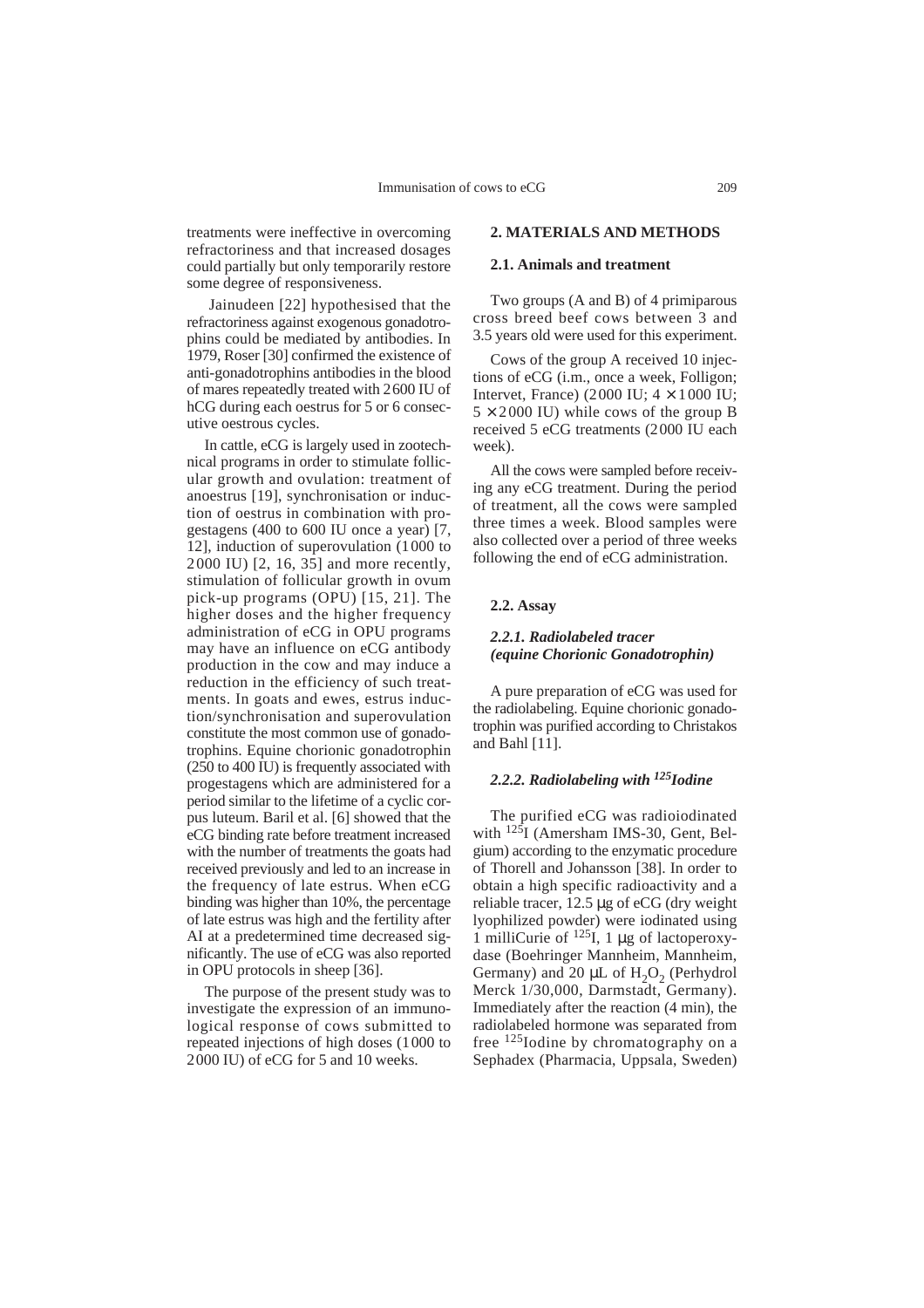G-75 column  $(0.9 \times 30 \text{ cm})$  equilibrated with bSA-Tris buffer (Tris HCl 25 mM, MgCl<sub>2</sub> 10 mM, pH 7.6, bSA 0.1%).

### *2.2.3. Antibody detection in plasma samples*

Blood was collected at the jugular vein, incubated at 20 °C during 24 hours, and centrifuged (20 min at 1500 *g*). Sera were frozen and stored at –20 °C until assay.

All dilutions of sera or tracer were performed in Tris-bSA buffer containing bSA 0.1% and Neomycin sulfate 0.01%. The incubation volume was always 500 µL.

Reagents were added in the following order.

– 300 µL of Tris-bSA buffer;

 $-100$  µL of each serum diluted 10 times in Tris-bSA buffer;

 $-100 \mu L$  of <sup>125</sup>I-eCG corresponding to 10000 cpm (T) or to 1.4 ng of hormone (as determined by the self-displacement method of Roulston [31]).

Incubation was carried out for 16 h at 20 °C. Thereafter, 100 µL of a donkey anticow immunoglobulin solution were added. Incubation was carried out for 1 additional hour at 20  $\degree$ C. Then 500 uL of 4% (w/v) polyethylene glycol (PEG MW 10000 Merck Inc., Darmstadt, Germany) diluted in Tris-bSA buffer were added. The tubes were centrifuged at 2500 *g* for 20 min and the supernatants aspirated.

The pellets were washed with 3 ml of Tris-bSA buffer and centrifuged at 2500 *g* for 15 min. After aspiration of the supernatants, the pellets were counted for radioactivity in a gamma counter with a 60% efficiency for 125I.

Non specific binding (NSB) of 125I-eCG was determined using plasma (in duplicate) obtained from the cows before any administration of the exogenous gonadotrophin.

# **2.3. Evaluation of results**

The data are presented as eCG binding rates (B.R.) which represent the capacity for the serum to bind  $^{125}$ I-eCG used in the assay.

#### **2.4. Statistical analysis**

Statistical analysis of results was made using the SAS General Linear Model Procedure (GLM) [34] with binding rate considered as the dependent variable and animals and treatments as independent variables. For the statistical analysis, groups were considered separately and the experiment was divided into three periods according to the observed B.R. profiles: day 0 to day 4 (before treatment), day 5 to day 32 (intermediary period) and after day 32 (effective B.R. increase). The influence of the number of eCG injections was also tested in each group. Finally, the injections were tested for the "booster" effect they could have on eCG B.R., i.e. we tested the influence of an injection on the response the following one induced in terms of B.R. increase.

# **3. RESULTS**

# **3.1. Effect of the treatment on eCG plasma binding rates**

The non-specific binding of the sera to the radiolabeled tracer  $(^{125}I\text{-eCG})$  before treatment did not differ significantly between the two groups of cows (mean *=* 0.90 and 1.04% respectively for group A and B). Repeated injections of eCG to cows were followed by a variable response (*P* < 0.01) in terms of plasma eCG binding with some of the cows presenting an increase in eCG binding rates with repetition of treatments (Figs. 1 and 2). A significant difference  $(P < 0.01)$ was found for B.R. levels before treatment and after the 32nd day, in both groups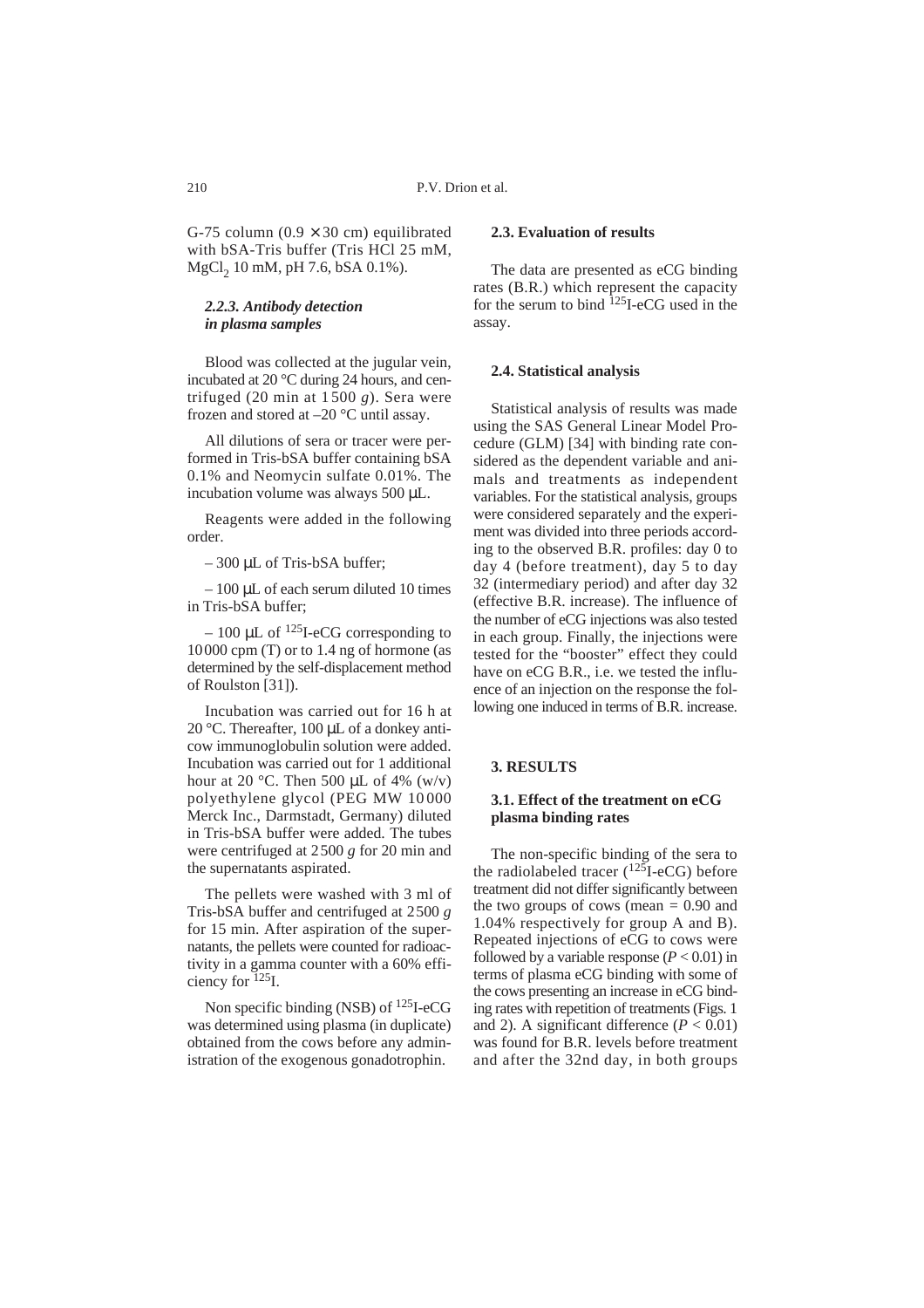

Day of experiment

**Figure 1.** eCG binding rate follow-up in group A. Each cow separately. Arrows indicate eCG injections.



**Figure 2.** eCG binding rate follow-up in group B. Each cow separately. Arrows indicate eCG injections.

 $(0.90 \pm 1.04$  and  $1.04 \pm 0.11$  for groups A and B before treatment vs.  $11.77 \pm 0.92$ ,  $6.70 \pm 0.85$  for groups A and B after treatment,  $P < 0.01$ ) and for B.R. between period 2 (day 5–day 32) and 3 (> day 32)  $(P < 0.01)$  but the difference was not significant between period 1 (day 0 to day 4) and 2 (day 5 to day 32) ( $P \ge 0.05$ ) (Tab. I). The binding rates remained elevated or continued

to increase for at least 1 week following the last injection and decreased afterwards.

### **3.2. Cows of group A**

Three cows (2632, 4736, 4369) presented a marked increase in B.R. levels after the 5th injection (Fig. 1). The highest values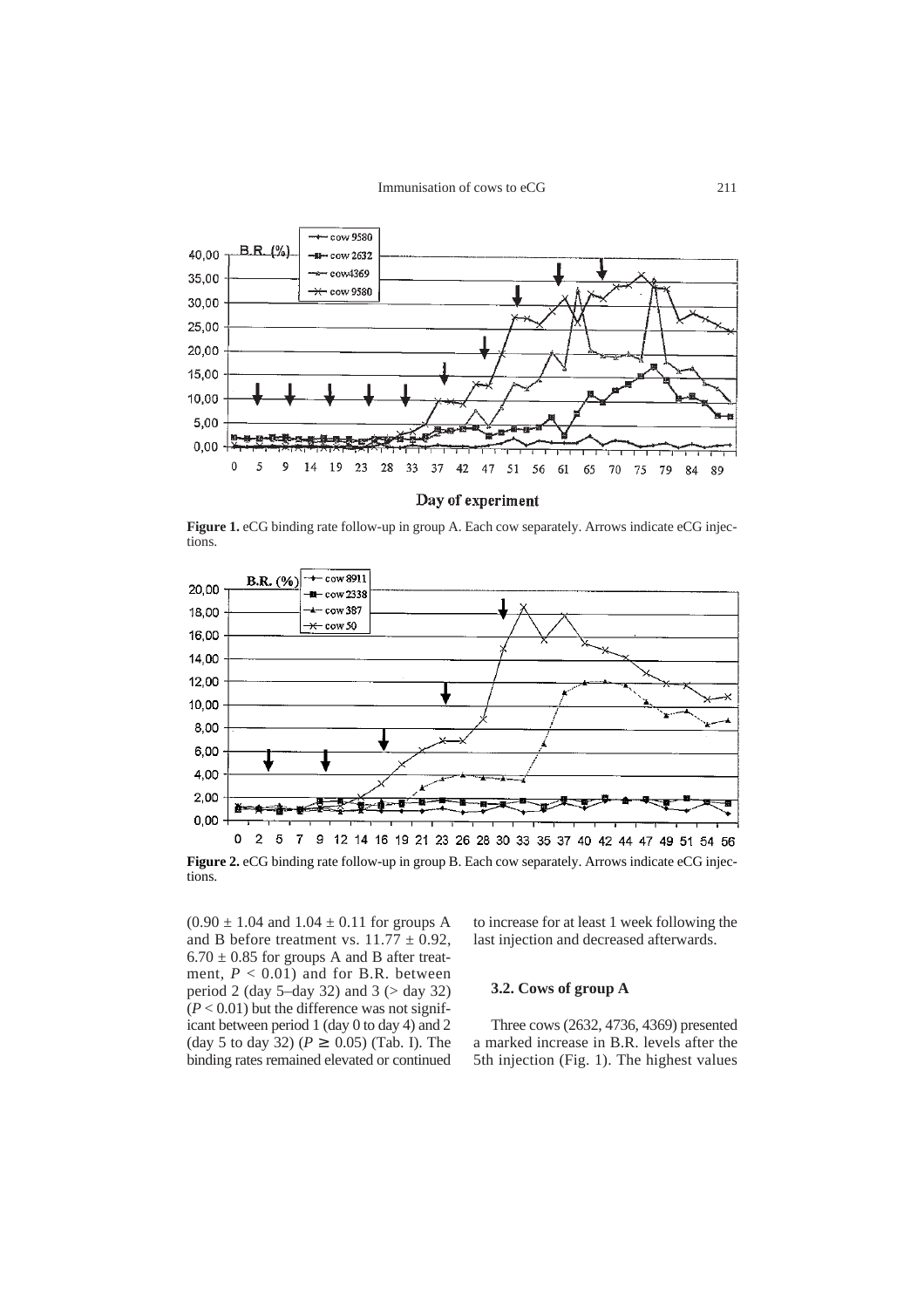**Table I.** Respective effects of protocol (type of treatment) and treatment on eCG binding rate (*P* value) when comparing transition between determined periods of the experiment.

| Effects on B.R.    | 1st period $(0 d-5 d)$<br>compared with 3rd<br>period $(33 d)$ | 1st period $(0 d-5 d)$<br>compared with 2nd<br>period $(6 d-32 d)$ | 2nd period $(6 d-32 d)$<br>compared with 3rd<br>period $(33 d)$ |
|--------------------|----------------------------------------------------------------|--------------------------------------------------------------------|-----------------------------------------------------------------|
| Protocol           | 0.31                                                           | 0.14                                                               | 0.07                                                            |
| Treatment          | $0.00097*$                                                     | 0.14                                                               | $6.09 \times 10^{-12*}$                                         |
| Protocol-Treatment | 0.29                                                           | 0.22                                                               | $0.0022*$                                                       |

\* Significant at 1% level.

for eCG binding were obtained with this protocol after the last injection. Cow 9580 remained with a low level of B.R. during the three months of the experiment.

#### **3.3. Cows of group B**

The maximum value for eCG binding was reached in cow 50 just after the last administration of the hormone. Equine CG binding remained at basal level in cows 8911 and 2338 and increased after the third injection in cows 50 and 387 (Fig. 2).

#### **3.4. Effect of the number of treatments**

In group A, a significant effect of the hormone administration on plasma B.R. was established after 6 injections ( $P = 0.01$ ). Each following treatment induced a significant increase in B.R. ( $P = 0.02$ ; 0.007; 0.004; 0.0008 respectively for treatments 7, 8, 9 and 10). This effect was significant after 3 injections in group B ( $P = 0.02$ ) and remained significant for the following injections ( $P = 0.05$ ; 0.007 respectively for treatments 4 and 5).

No significant influence of an injection on the response the following one induced was found, except for transition from the 3rd to the 4th injection in group A  $(P = 0.04)$ and from the 2nd to the 3rd injection in group B ( $P = 0.03$ ).

# **4. DISCUSSION**

Our study is the first in which the plasma eCG binding rate was estimated in cows which had received such a high dose and frequency of injection. The use of eCG in order to induce estrous synchronisation was previously restricted to one administration per year [16, 18]. In superovulation protocols the frequency of injection was increased to one injection every two months and in ovum pick up protocols the frequency was highest with an injection weekly or twice a month.

The problem of active immunisation of the females after repeated treatments constitutes a major drawback in long-term reproductive programs. In a study with cows receiving 3000 IU of eCG at intervals of six months, Jainudeen [22] observed no differences in ovulatory response when comparing the response to either the first or the second treatment. When this dose was repeated at intervals ranging from 31 to 40 days or 18 to 21 days respectively, the same author found that eCG failed to stimulate the ovaries.

The cows of our experiment were treated once a week. The objective of using a regimen with such high concentrations of eCG and high frequency of injections was to test for a rapid increase in anti-eCG antibodies as high dose and high frequency protocols are used in OPU programs. This investigation on plasma binding rates to eCG showed a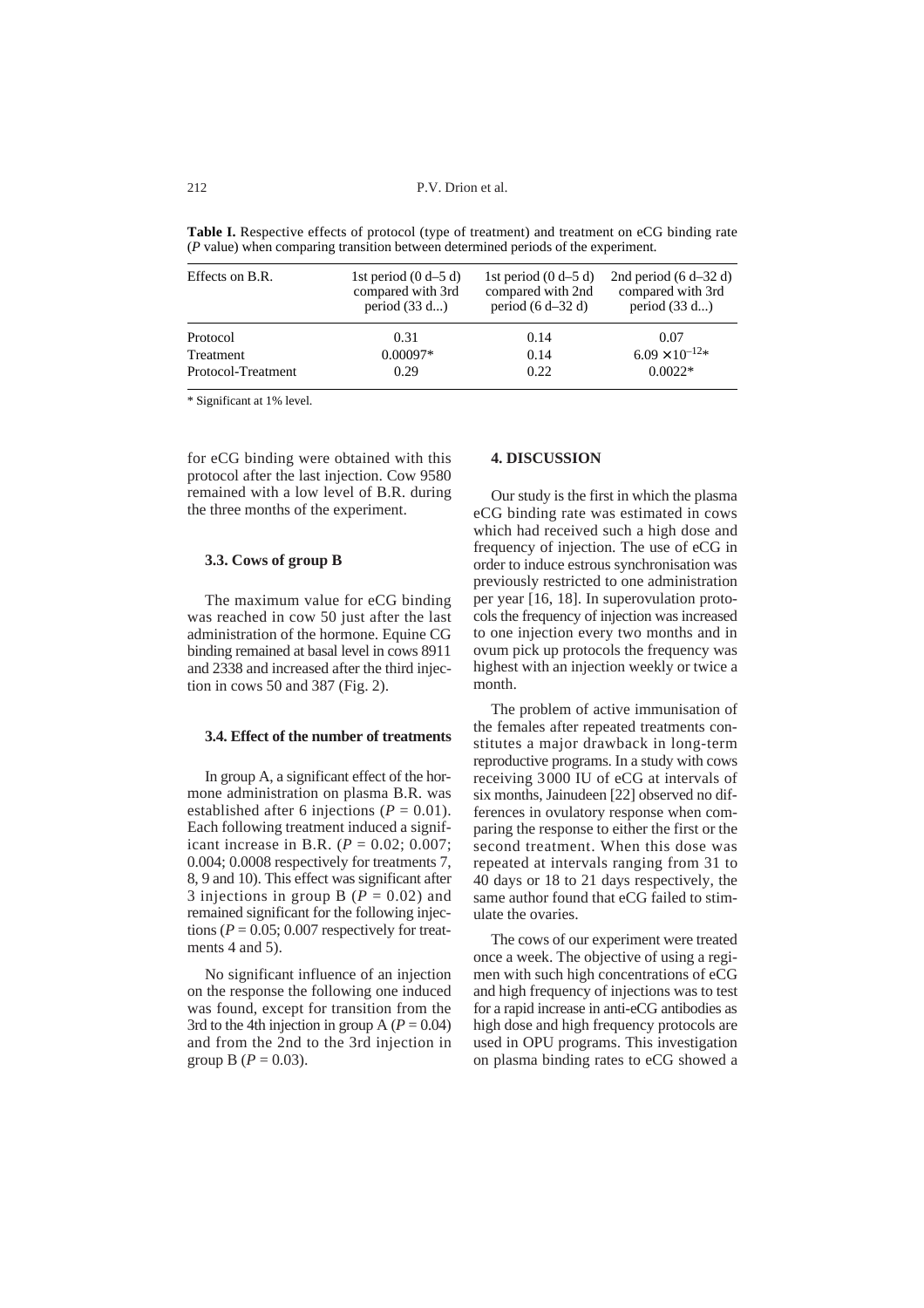clear immunological response in 5 cows of the 8. This immunological response can be explained by the long half-life of the eCG [17] and the short interval (one week) between injections that did not allow a complete clearance of the molecule from the circulation and allowed a possible cumulative effect of the dose injected.

The delay of 3 to 5 weeks for the cows to elicit an immune response is in good agreement with the time needed for an immune response following antigen injection as reported in the literature. The period necessary for the production of antibodies generally varies from 24 h to 2 weeks and is related to the nature and the dose of the antigen as well as the adjuvant and route of injection [3].

We observed an important variability of the immune response to eCG in both our protocols and this variability has also been described in other species: Bourdillon and Lebas in rabbits [9, 24], Remy in goats [28], Roser in horses [30] showed that some females presented a high response when others gave very low responses. This variability could be dependent on the genotype of the females [32, 33]. In goats, Baril [4, 5] suggested the existence of different populations of females, classified as low, medium and high responders to eCG administration. The demonstration by Roy [32, 33] of the correlation between the major histocompatibility complex type and the individual variability of the humoral immune response of goats to eCG, confirmed that the high or low plasma antibody concentration was an inherent and repeatable characteristic of each individual [32]. In our study, this variability of the response to treatment was confirmed by the fact that the effects of the treatments were significantly different from one cow to another, either in group A or in group B.

The maximum value in plasma B.R. was reached after the last administration of the hormone to the females in both protocols. Roser [30] showed in the horse that plasma anti-gonadotrophin antibodies increased after 2 to 5 treatments with hCG. In the goat, Remy [28], Baril [5] and Gonzalez [18] also reported a large variability. This phenomenon is not in contradiction with the long half life of the hormone [10] nor with the temporary persistence of the stimulation of antibodies production. A progressive decrease in plasma gonadotrophin binding rates was observed with the end of the treatments, as described in other studies [6, 8, 28, 30].

This study allowed us to investigate, by a short-term protocol, the immune response that might occur in long-term protocols. This side effect is frequently not taken into account or not clearly revealed in short-time studies, in farm programs or in ovum pickup protocols. The use of the homologous hormone of the treated species is probably the solution to the specific problem of antibody production [35]. Other solutions to improve reproductive efficiency, without inducing refractoriness, could be cited: superactive analogues of recombinant hTSH have been recently developed, with increased receptor binding affinity, bioactivity and plasma half-life, in order to avoid the development of neutralizing and hemagglutinating antibodies [29, 39] after repeated administration of TSH in humans. Also sitespecific mutagenesis of immunodominant epitopes of proteinaceous drugs such as staphylokinase [13] allowed reduction of their immunogenicity. This engineering of proteins could be applied to the reproductive glycoproteins to produce a new generation of stimulatory agents of the ovary presenting a high ratio of activity to antigenicity.

#### **REFERENCES**

- [1] Allen W.R., Moor R.M., The origin of the equine endometrial cups. I. Production of PMSG by fetal trophoblast cells, J. Reprod. Fertil. 29 (1972) 313–316.
- [2] Almeida A.P., Fo C., Livestock G., Superovulatory response in dairy cows repeatedly treated with PMSG, Theriogenology 27 (1987) 205.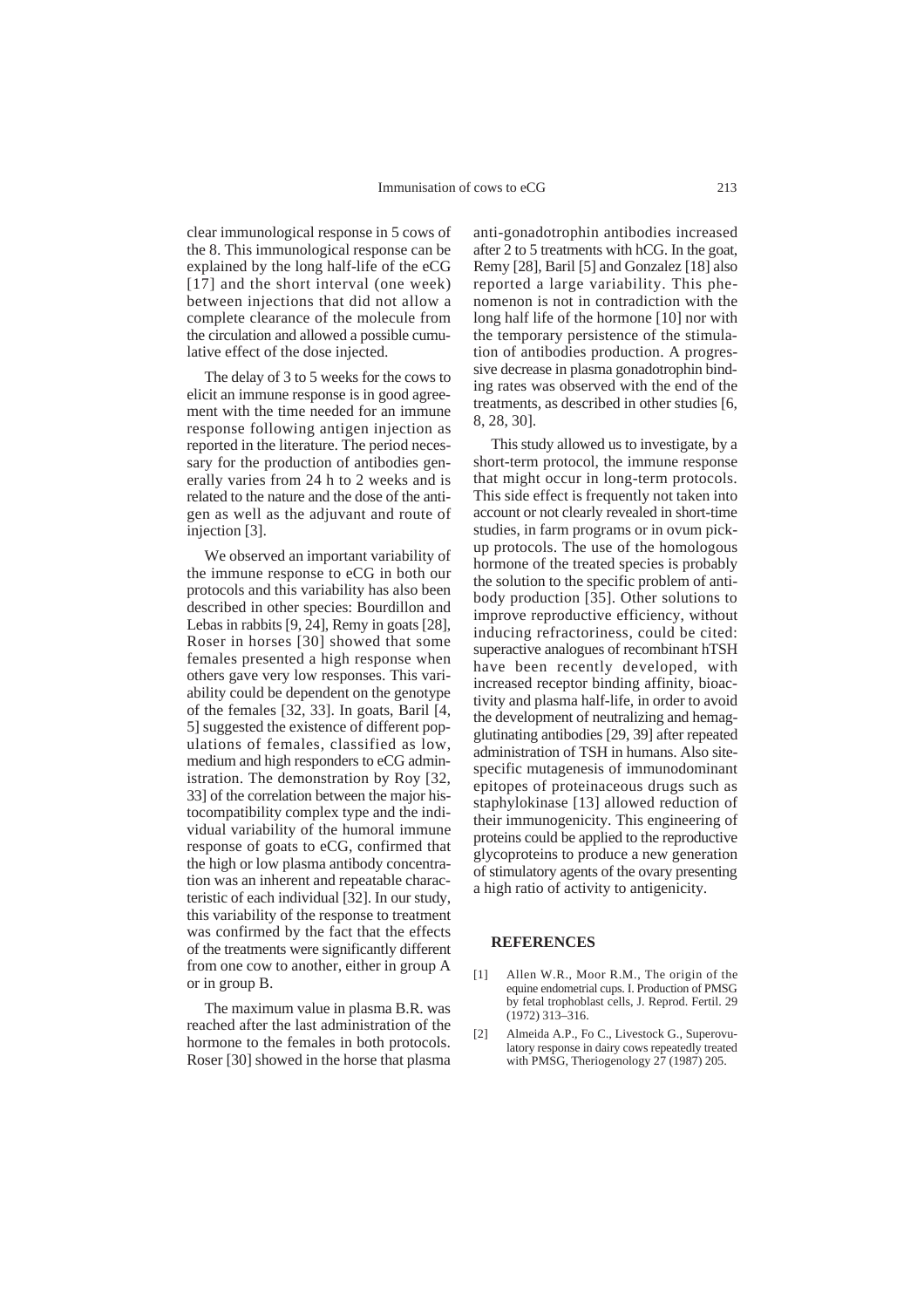- [3] Avrameas S., Antoine J.C., Ternynck T., Petit C., Development of immunoglobulin and antibody-forming cells in different stages of the immun response, Ann. Immunol. 127 (1976) 551–571.
- [4] Baril G., Remy B., Vallet C., Beckers J.F., Effect of repeated use of progestagen treatment for estrus control in dairy goats out of breeding season, Reprod. Domest. Anim. 27 (1992) 161–168.
- [5] Baril G., Leboeuf B., Saumande J., Synchronization of estrus in goats: the relationship between time of occurrence of estrus and fertility following artificial insemination, Theriogenology 40 (1993) 612–628.
- [6] Baril G., Remy B., Leboeuf B., Beckers J.F., Saumande J., Synchronization of oestrus in goats: the relationship between eCG binding in plasma, time occurrence of oestrus and fertility following artificial insemination, Theriogenology 45 (1996) 1553–1559.
- [7] Beckers J.F., Wouters P., Ectors F., Derivaux J., Induction de l'œstrus chez les génisses en anoestrus fonctionnel, Ann. Méd. Vét. 122 (1978) 597–605.
- [8] Beckers J.F., Remy B., Baril G., Figueiredo J.R., Bureau F., Sulon J., Saumande J., Anti-eCG antibodies are transmitted via the colostrum in goats, Theriogenology 43 (1995) 165.
- [9] Bourdillon A., Chmitelin F., Jarrin D., Parez V., Rouiller H., Effect of PMSG treatment on breeding result of artificial inseminated rabbits, J. Appl. Rabb. Res. 15 (1992) 530–537.
- [10] Catchpole H.R., Cole H.H., Pearson P.G., Studies of the rate of disappearance and fate of mare gonadotropic hormone following intravenous injection, Am. J. Physiol. 112 (1935) 21–26.
- [11] Christakos C., Bahl O.P., Pregnant Mare Serum Gonadotrophin. Purification and physiochemical, biological and immunological characterization, J. Biol. Chem. 254 (1979) 4253–4261.
- [12] Christie W.B., Newcomb R., Rowson L.E.A., Ovulation rate and egg recovery in cattle treated repeatedly with PMSG and prostaglandin, Vet. Rec. 31 (1979) 281–283.
- [13] Collen D., Stockx L., Lacroix H., Suy R., Vanderschueren S., Recombinant staphylokinase variants with altered immunoreactivity. IV: Identification of variants with reduced antibody induction but intact potency, Circulation 95 (1997) 463–472.
- [14] Combarnous Y., Salesse R., Garnier J., Physicochemical properties of pregnant mare serum gonadotropin, Biochim. Biophys. Acta 667 (1981) 267–276.
- [15] De Roover R., Donnay I., Kinnart T., Bombaerts P., Massip A., Dessy F., Effect of repeated eCG stimulation on ovum pick up results in cattle, European embryo transfer association meeting, Tours, 1997, p. 144.
- [16] Dieleman S.J., Bevers M.M., Vos P., De Loos F., PMSG/anti-PMSG in cattle: a simple and efficient superovulatory treatment?, Theriogenology 39 (1993) 25–41.
- [17] Giudice L.C., Pierce J.G., Structure and function of the gonadotropins, in: McKerns K.W. (Ed.), Structure and function of the gonadotropins, Plenum Press, New York, 1978, pp. 88–102.
- [18] Gonzalez A., Wang H., Carruthers T.D., Murphy B.D., Mapletoft R.J., Superovulation in the cow with pregnant mare serum gonadotrophin: effects of dose and antipregnant mare serum gonadotrophin serum, Can. Vet. J. 35 (1994) 158–162.
- [19] Gospodinov G.M., Gulubinov G.V., Dzhurova I., Clinical aspects and therapy of anaphrodisia in cows, Vet. Med. Nauki. 20 (1983) 61–66.
- [20] Harington C.R., Rowlands I.W., Fraction of antithyrotropic and antigonadotropic sera, Biochem. J. 31 (1937) 2049–2054.
- [21] Hendriksen P.J., Vos P.L., Steenweg W.N., Bevers M.M., Dieleman S.J., Bovine follicular development and its effect on the in vitro competence of oocytes, Theriogenology 53 (2000)  $11-20.$
- [22] Jainudeen H.R., Hafez E.S.E., Gollmick P.D., Moustafa L.F., Antigonadotropins in the serum of cows following repeated therapeutic pregnant mare serum injections, Am. J. Vet. Res. 27 (1966) 669–675.
- [23] Katzman P.A., Wade N.J., Doisy E.A., Progonadotropic sera of animals treated with hypophyseal extracts, Endocrinology 25 (1939) 554–567.
- [24] Lebas F., Theau-Clement M., Remy B., Drion P.V., Beckers J.F., Production of anti-PMSG antibodies and its relation to the productivity of rabbit does, World Rabbit Sci. 4 (1996) 57–62.
- [25] Martinuk S.D., Manning A.W., Black W.D., Murphy B.D., Effects of carbohydrates on the pharmacokinetics and biological activity of equine chorionic gonadotropin in vivo, Biol. Reprod. 45 (1991) 598–604.
- [26] Menzer C., Schams D., Radioimmunoassay for PMSG and its application to in-vivo studies, J. Reprod. Fertil. 55 (1979) 339–345.
- [27] Pierce J.G., Parsons T.F., Glycoprotein hormones: structure and function, Annu. Rev. Biochem. 50 (1981) 465–495.
- [28] Remy B., Baril G., Vallet J.C., Dufour R., Chouvet C., Saumande J., Chupin D., Beckers J.F., Are antibodies responsible for a decrease superovulatory response in goats which have been treated repeatedly whith porcine folliclestimulating hormone?, Theriogenology 36 (1991) 389–399.
- [29] Robbins J., Pharmacology of bovine and human thyrotropin: an historical perspective, Thyroid 9 (1999) 451–453.